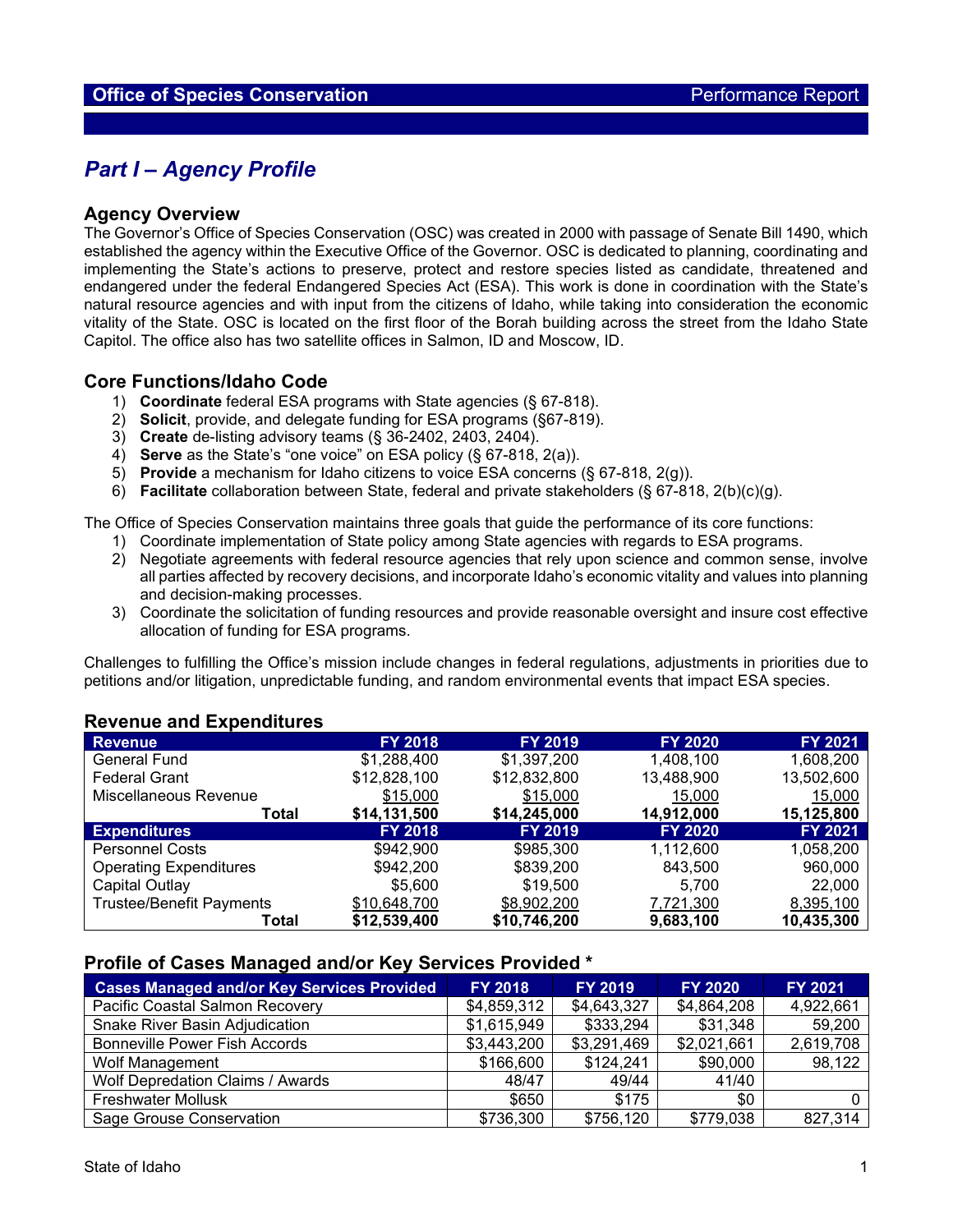| <b>Cases Managed and/or Key Services Provided</b> | <b>FY 2018</b> | <b>FY 2019</b> | <b>FY 2020</b> | <b>FY 2021</b> |
|---------------------------------------------------|----------------|----------------|----------------|----------------|
| U.S. Bureau of Rec.- Salmon Basin Coordination    | \$149.800      | \$617.459      | \$642,857      | 611.845        |
| <b>Total</b>                                      | \$11,380,050   | \$9,766,085    | \$8.429.112    | 9,138,851      |

\*Values in table represent T&B expenditures as a proxy for key services provided.

## *Part II – Performance Measures*

**Goal #1: Create and implement State policy among a diverse set of stakeholders to address issues related to federal ESA programs.** OSC collaborates with State natural resource agencies and stakeholders to coordinate the State's actions on all ESA recovery plans, management plans, public comment periods, biological opinions, species specific recovery projects, and assistance programs.

**Goal #2: Negotiate agreements with federal natural resource agencies that rely upon science and common sense, involve all parties affected by ESA decisions, and incorporate Idaho's economic vitality and values into the decision-making processes.** OSC facilitates and/or participates in the development of species and/or habitat conservation programs with Idaho citizens and industries that may be affected by ESA species listing decisions and critical habitat designations.

**Goal #3: Solicit funding resources and allocate funds to further OSC's mission with an emphasis on transparency and accountability.** OSC solicits, provides and delegates funding towards efforts that: a) assist in precluding the need to list species through conservation efforts; b) recover listed species through conservation efforts; and c) balance species conservation with maintain working landscapes and the economic vitality of the state.

**Goal #4: Unsurpassed constituent services for State, federal and private stakeholders seeking assistance with ESA issues.** OSC serves as an ombudsman for the State on ESA related issues. As such, OSC strives to improve and maintain efficient operation so that the ombudsman role may be exercised to its full potential.

| <b>Performance Measure</b> |                                                                            |        | <b>FY 2018</b>                  | FY 2019   | <b>FY 2020</b>    | <b>FY 2021</b> | <b>FY 2022</b> |  |  |
|----------------------------|----------------------------------------------------------------------------|--------|---------------------------------|-----------|-------------------|----------------|----------------|--|--|
|                            | Goal 1                                                                     |        |                                 |           |                   |                |                |  |  |
|                            |                                                                            |        | Create and Implement ESA Policy |           |                   |                |                |  |  |
| $\mathbf{1}$ .             | Comments on Projects and                                                   | actual | 33                              | 28        | 27                | 40             |                |  |  |
|                            | <b>Policy Documents</b>                                                    | target | 15                              | 15        | 15                | 17             | 20             |  |  |
|                            | Goal 2                                                                     |        |                                 |           |                   |                |                |  |  |
|                            | Negotiate Agreements that incorporate Idaho's Economic Vitality and Values |        |                                 |           |                   |                |                |  |  |
| 2.                         | <b>Columbia River Systems</b>                                              | actual | NA.                             | NA        | 60                | 21             |                |  |  |
|                            | <b>Operation EIS Calls</b>                                                 | target | NA                              | ΝA        | 60                | 20             | <b>NA</b>      |  |  |
| 3.                         | Meet with IDFG Leadership to<br>discuss ESA issues                         | actual | <b>NA</b>                       | NA        | 5                 | $\overline{4}$ |                |  |  |
|                            |                                                                            | target | ΝA                              | ΝA        | 3                 | 3              | 3              |  |  |
|                            | Goal 3                                                                     |        |                                 |           |                   |                |                |  |  |
|                            | Solicit and Allocate Funding                                               |        |                                 |           |                   |                |                |  |  |
| 4.                         | Apply for and Accept PCSRF<br>Award                                        | actual | <b>NA</b>                       | <b>NA</b> | \$5.25<br>Million | \$5.25 Million |                |  |  |
|                            |                                                                            | target | <b>NA</b>                       | NA        | \$5.25 Million    | \$5.25 Million | \$5.25 Million |  |  |
| 5.                         | PCSRF Funding Allocated to<br>Projects                                     | actual | <b>NA</b>                       | <b>NA</b> | \$6,219,842       | \$5,476,200    |                |  |  |
|                            |                                                                            | target | <b>NA</b>                       | NA        | \$5 Million       | \$5.25 Million | \$5.5 Million  |  |  |